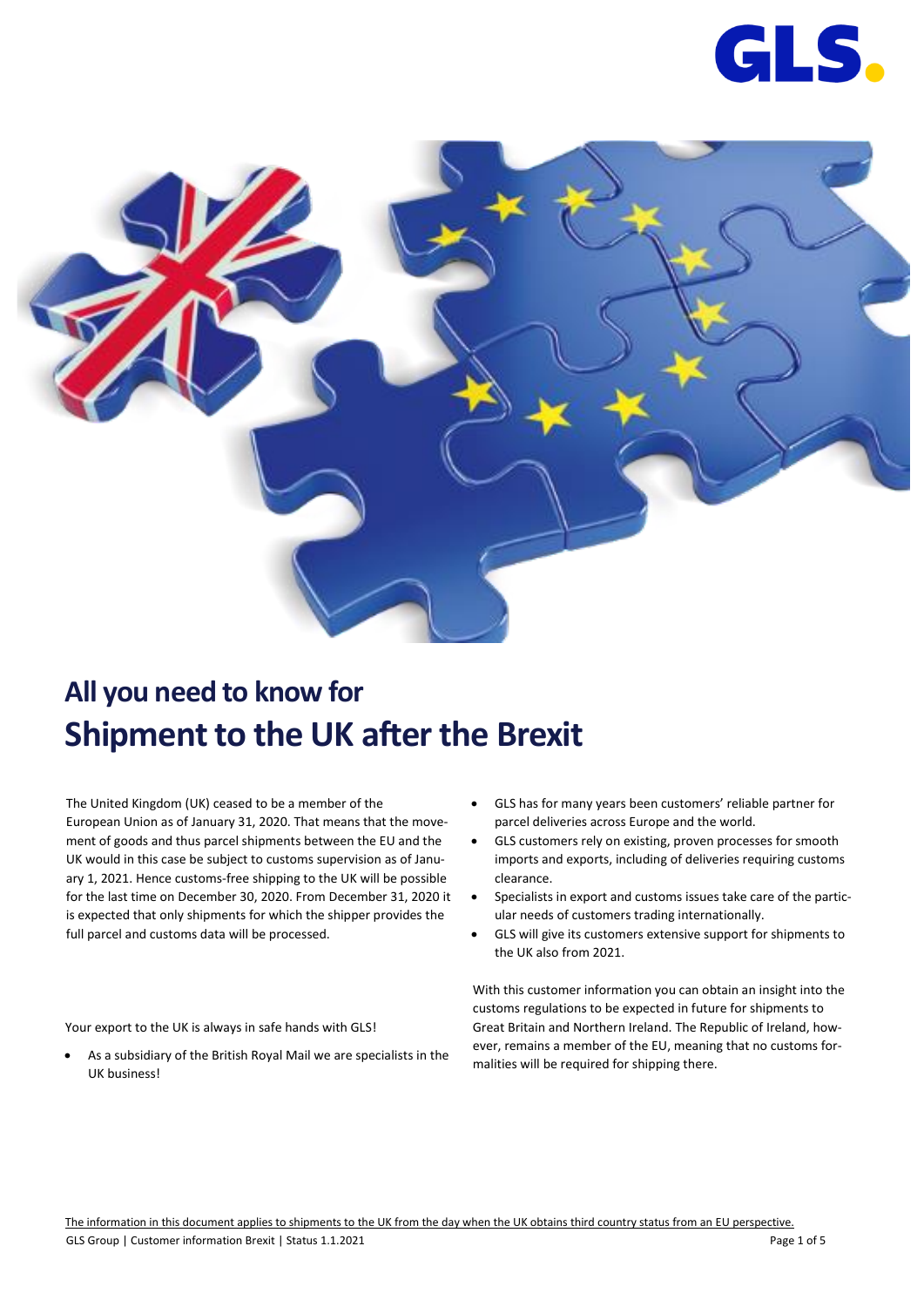

### **Requirements for export to the UK (expected from Jan. 2021)**

#### EORI number

For shipping to countries outside the EU, you require a so-called EORI number for your business (Economic Operators' Registration and Identification); this identification number is required for customs processing. You can apply for an EORI number from the customs authorities in your country. When shipping to the UK, the EORI numbers of the commercial exporter in the EU and of the commercial importer in the UK are required.

#### **Goods classification on the basis of customs tariff numbers (HS code numbers)**

Goods shipments to non-EU countries must be classified. For this, customs use goods or customs tariff numbers, so-called HS code numbers. This defines which goods are included in your shipment and how high the import duties and other import taxes are.

In addition to the goods description, parcels to the UK must also be furnished with the corresponding goods/customs tariff number. Detailed information regarding the HS code numbers can be found a[t https://www.tariffnumber.com/.](https://www.tariffnumber.com/)



#### Documents required for customs

#### 1. Commercial or pro forma invoice

For shipments to the UK a commercial or pro forma invoice in English is required. The commercial invoice is required for goods with commercial value and the pro forma invoice for goods without commercial value (e.g. sample or gift shipments).

The invoice must either be placed in a shipping envelope on the outside of the parcel or transmitted electronically with the customs data and must contain the following information:

Complete importer data if this is not the same as the recipient: name, address, phone number, e-mail address

- Name and address of the dispatcher with phone number and email address
- EORI numbers of the dispatcher, the commercial exporter in the EU and the commercial importer in the UK
- UK VAT number when using Incoterm 18 (VAT Registration Scheme)
- Name and address of the recipient with phone number, e-mail address and contact person
- Delivery address if this differs from the invoice address
- Invoice date, number and location
- Designation and quantity of goods with associated customs tariff numbers and respective values
- Value of goods (with currency specification)
- Delivery condition/incoterm
- GLS parcel number(s)
- Weight (gross/net)
- Declaration of origin
- Company stamp, signature and name in plain text

For each line of the invoice, the following must be indicated:

- All goods tariff numbers (summed)
- The gross and net weight
- The exact description of the goods
- The origin
- The value declaration incl. currency

If the same goods tariff numbers with the same origin/the same country of provenance are listed several times on an invoice, a grand total for the gross and net weight, the value declaration and the quantity of the goods must be recorded for these goods tariff numbers.

#### 2. Export declaration

When a goods value of €1,000 is reached (in some countries regardless of the goods value), shippers in the EU need an electronic export declaration for parcel transportation to the UK. GLS only accepts the "two-stage procedure" for the export declaration.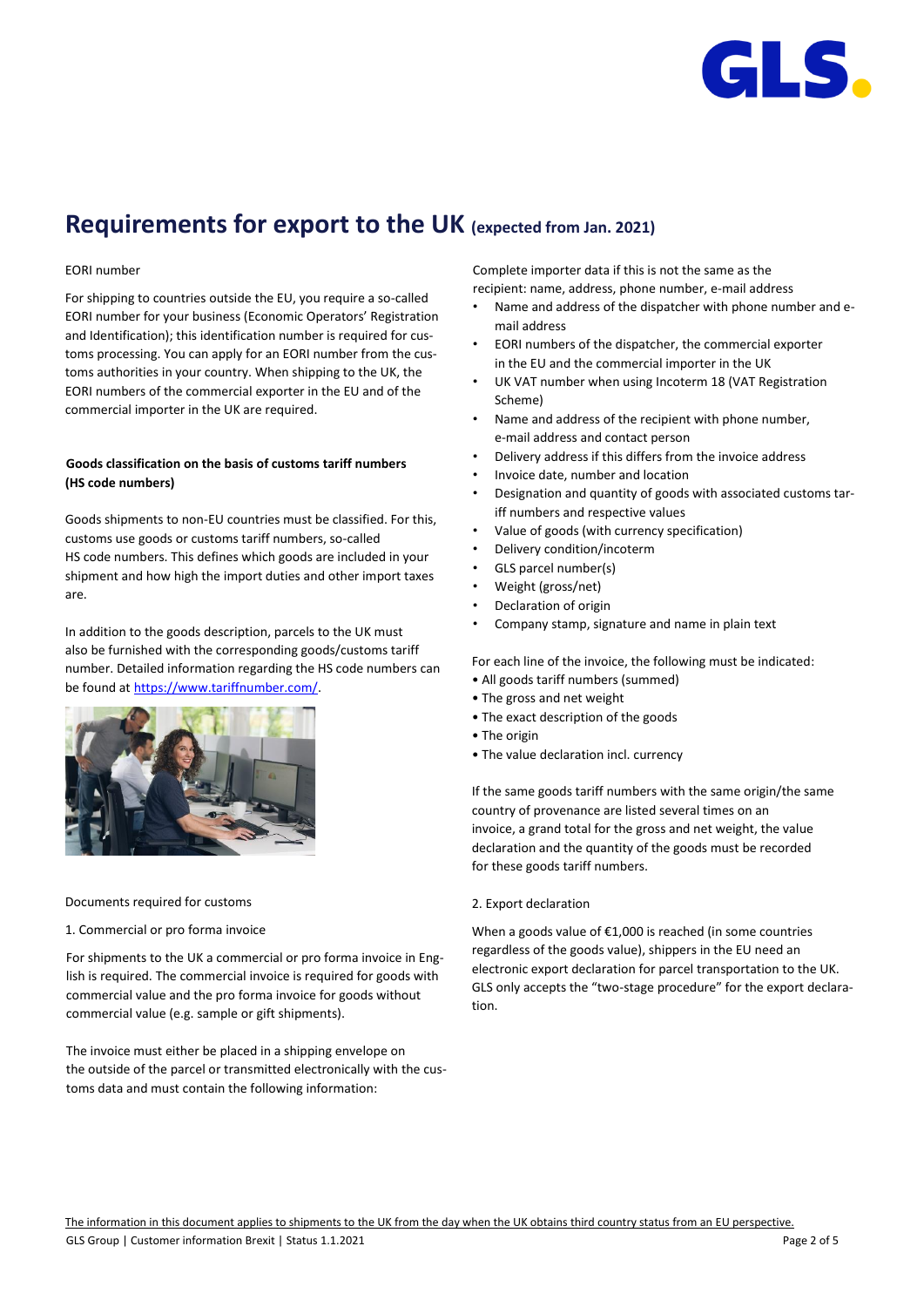

# Parcel shipping to the UK in detail (expected from Jan. 2021)

#### Incoterms

Incoterms define which costs incurred within the framework of customs clearance (taxes, customs duties, customs clearance) are borne by the dispatcher and which by the importer.

For shipping to a non-EU country, taxes, customs duties and a customs clearance fee are incurred alongside the shipping costs.

- Import VAT in the UK is currently 20%.
- The payable customs duties will depend on the type of goods to be shipped and the tariff rates set by the British government if no origin-related customs exemptions exist.
- The customs clearance fee will be fixed by GLS and covers the additional work incurred because of the customs clearance process. Depending on the Incoterm selected by the dispatcher, the charges will fall on the consignor or the recipient. Your GLS customer advisor will provide you with more information.

When exporting with GLS to the UK, dispatchers can choose between these Incoterms for commercial customs clearance:

- Incoterm 10 (DDP): Freight costs, customs clearance costs, customs duties and taxes paid – the sender pays all costs incurred, the importer bears no costs.
- Incoterm 20 (DAP): Freight costs paid, customs clearance costs, customs duties and taxes unpaid – the sender pays for freight only, the importer bears all other costs.
- Incoterm 30 (DDP, VAT unpaid): Freight costs, customs clearance costs and customs duties paid, taxes unpaid – the sender pays for freight, customs clearance costs and customs duties, the importer pays for the taxes incurred.
- Incoterm 40 (DAP, cleared): Freight costs and customs clearance costs paid, customs duties and taxes unpaid – the sender pays for freight and customs clearance costs, the importer pays customs duties and taxes.
- Incoterm 60 (*Pick&ShipService*, *Pick&ReturnService*): Freight costs, customs clearance costs, customs duties and taxes paid – the customer pays all costs incurred, the importer bears no costs.
- Incoterm 18 (DDP, VAT Registration Scheme): Freight costs, customs clearance costs and taxes paid – the shipper pays freight and customs clearance. Taxes are paid either by the importer or by the shipper after registration in the UK. There are no customs duties.
	- o For parcels with a shipment value of max. GBP135. When the according shipment value applies, the use of this incoterm is mandatory for commercial shippers.
	- o For this, the import VAT will be paid directly to the British tax authorities (HMRC). Therefore, a prior registration on the website of the UK government [www.gov.uk](http://www.gov.uk/) may be required.
	- o Shipments go through a customs clearance and inspection process; GLS will charge fees for this process. There are no customs duties.

Elimination of the exemption limit with Incoterm 50

In accordance with a decision by the British government, it is expected that the exemption limit (Incoterm 50) will be abolished from 2021. In principle, all goods, no matter how low their value, must be duty-paid then.

As an exception, the incoterm 50 can be still used for gifts with a value ≤ GBP 39.00. The pro forma invoice must then indicate that it is a gift and for what occasion.

#### Incoterms at a glance

Depending on whether you send to commercial or private recipients and on the value of the goods, the British government prescribes different rules for the choice of incoterms. The following table shows you an overview of all available incoterms.

To find the appropriate Incoterm, get in touch with the importers in the UK and determine who bears the import VAT and customs duties incurred: you as the consignor of the goods or the importer in the UK.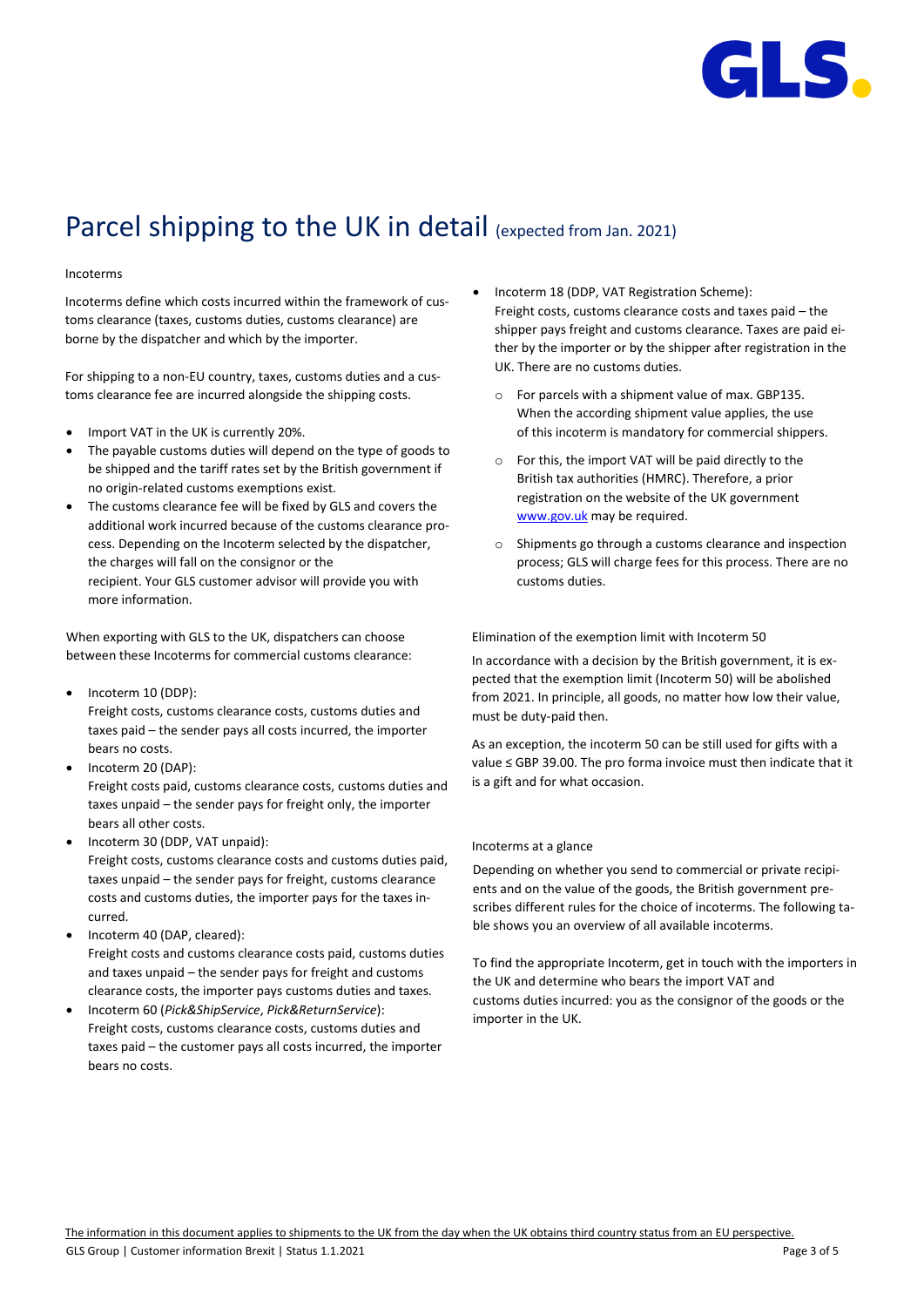

#### When shipping with GLS to the UK the following Incoterms are available:

|                           | Shipment value <= GBP135 net                                                                                                                          |                                                                                                                                                                                                                                                                                                                                                                                                                                                                        | Shipment value > GBP135 net                                                                                                                                                                                                                                                                                                                                                                                                                                                                                                                                                                                                                                                                                                                                                                                                         |                                                                                        |                                                                                                 |                                                                                          |                                                                              |
|---------------------------|-------------------------------------------------------------------------------------------------------------------------------------------------------|------------------------------------------------------------------------------------------------------------------------------------------------------------------------------------------------------------------------------------------------------------------------------------------------------------------------------------------------------------------------------------------------------------------------------------------------------------------------|-------------------------------------------------------------------------------------------------------------------------------------------------------------------------------------------------------------------------------------------------------------------------------------------------------------------------------------------------------------------------------------------------------------------------------------------------------------------------------------------------------------------------------------------------------------------------------------------------------------------------------------------------------------------------------------------------------------------------------------------------------------------------------------------------------------------------------------|----------------------------------------------------------------------------------------|-------------------------------------------------------------------------------------------------|------------------------------------------------------------------------------------------|------------------------------------------------------------------------------|
|                           | B2C:<br>Importer private                                                                                                                              | <b>B2B:</b><br>Importer commercial                                                                                                                                                                                                                                                                                                                                                                                                                                     |                                                                                                                                                                                                                                                                                                                                                                                                                                                                                                                                                                                                                                                                                                                                                                                                                                     |                                                                                        |                                                                                                 |                                                                                          |                                                                              |
| Incoterm                  | 18 DDP VAT Registration Scheme<br>Mandatory if shipment value <= GBP135                                                                               |                                                                                                                                                                                                                                                                                                                                                                                                                                                                        | 10 DDP                                                                                                                                                                                                                                                                                                                                                                                                                                                                                                                                                                                                                                                                                                                                                                                                                              | 20 DAP                                                                                 | 30 DDP<br>VAT unpaid                                                                            | 40 DDU<br>cleared                                                                        | 60<br>Pick&Ship<br>Pick&Return                                               |
| Description               | Freight costs, customs clearance costs + taxes paid<br>The import sales tax is paid directly to the British tax au-<br>thorities (HMRC)               |                                                                                                                                                                                                                                                                                                                                                                                                                                                                        | Freight costs,<br>customs clear-<br>ance costs,<br>customs<br>duties + taxes<br>paid                                                                                                                                                                                                                                                                                                                                                                                                                                                                                                                                                                                                                                                                                                                                                | Freight costs<br>paid, customs<br>clearance costs.<br>customs duties +<br>taxes unpaid | Freight costs, cus-<br>toms clearance<br>$costs +$<br>customs duties<br>paid, taxes un-<br>paid | Freight costs +<br>customs clearance<br>costs paid,<br>customs duties +<br>taxes unpaid. | Freight costs,<br>customs clearance<br>costs, customs<br>duties + taxes paid |
| Clearance<br>borne by     | Shipper                                                                                                                                               | Shipper                                                                                                                                                                                                                                                                                                                                                                                                                                                                | Shipper                                                                                                                                                                                                                                                                                                                                                                                                                                                                                                                                                                                                                                                                                                                                                                                                                             | Importer                                                                               | Shipper                                                                                         | Shipper                                                                                  | Requester                                                                    |
| <b>Duties</b><br>borne by | No duties incur                                                                                                                                       |                                                                                                                                                                                                                                                                                                                                                                                                                                                                        | Shipper                                                                                                                                                                                                                                                                                                                                                                                                                                                                                                                                                                                                                                                                                                                                                                                                                             | Importer                                                                               | Shipper                                                                                         | Importer                                                                                 | Requester                                                                    |
| Taxes<br>borne by         | Shipper                                                                                                                                               | Shipper or Importer                                                                                                                                                                                                                                                                                                                                                                                                                                                    | Shipper                                                                                                                                                                                                                                                                                                                                                                                                                                                                                                                                                                                                                                                                                                                                                                                                                             | Importer                                                                               | Importer                                                                                        | Importer                                                                                 | Requester                                                                    |
| Please note               | Shipper must register<br>in UK and receives a<br><b>UK VAT number</b><br>$\rightarrow$ This must be indi-<br>cated in the invoice<br>and customs data | Shipper may use his own<br>or the importer's UK VAT<br>number (self-registra-<br>tion)<br>$\rightarrow$ The respective VAT<br>number must be indi-<br>cated in the invoice and<br>customs data<br>$\rightarrow$ If the importer's num-<br>ber is used, the<br>invoice must state:<br>"Use importer account<br>for VAT to HMRC"<br>Shipments go through a customs clearance and in-<br>spection process; GLS will charge fees for this.<br>There are no customs duties. | For B2B shipment, the shipper needs a UK EORI number. This must be indicated in<br>the invoice and customs data.<br>Bulk customs clearance is possible for shipments to the UK consisting of<br>several packages for different recipients.<br>In this case, the customs clearance for different delivery addresses is con-<br>$\circ$<br>ducted on the basis of a single invoice via one importer.<br>There is only one customs clearance fee (depending on the quantity of cus-<br>$\circ$<br>toms tariff numbers), which can be broken down across all packages.<br>Bulk customs clearance is, for example, possible via a branch of the<br>$\circ$<br>shipping company in the UK, a fiscal representation of a company<br>located in the EU, licensed in England, with an English tax number or<br>a general importer in the UK. |                                                                                        |                                                                                                 |                                                                                          |                                                                              |

#### Creation of parcel labels

When required, all GLS shipping systems will be able to process the United Kingdom (UK) as a customs destination with commercial customs clearance. If adjustments should be required on the part of the dispatcher, your GLS contact person will get in touch with you.

Dispatchers who use their own ERP system to control the GLS shipping system must add UK as a customs destination. Dispatchers who wish to use the Incoterm 18 tariff option must also add this new Incoterm to their systems.

You cannot customise your ERP system? You can use the GLS web portal to conveniently create export parcels to the UK. To do this, you just need a computer with an Internet connection. You will receive your access data from your GLS contact person.

Customs data collection made easy!

The new GLS Customs Portal will be available short-term. The required customs data can then be entered via this portal or can be uploaded to it by means of files (possible formats: CSV, XML, XLSX). Moreover, we develop an interface, enabling you to transfer customs data from your ERP system directly to the customs portal.

Note: This customs-related data must preferably be available to GLS in electronic form during pickup, but at the latest when the parcel is processed in the dispatch depot. If the data is delayed in reaching us, lead time delays in the export process may occur.